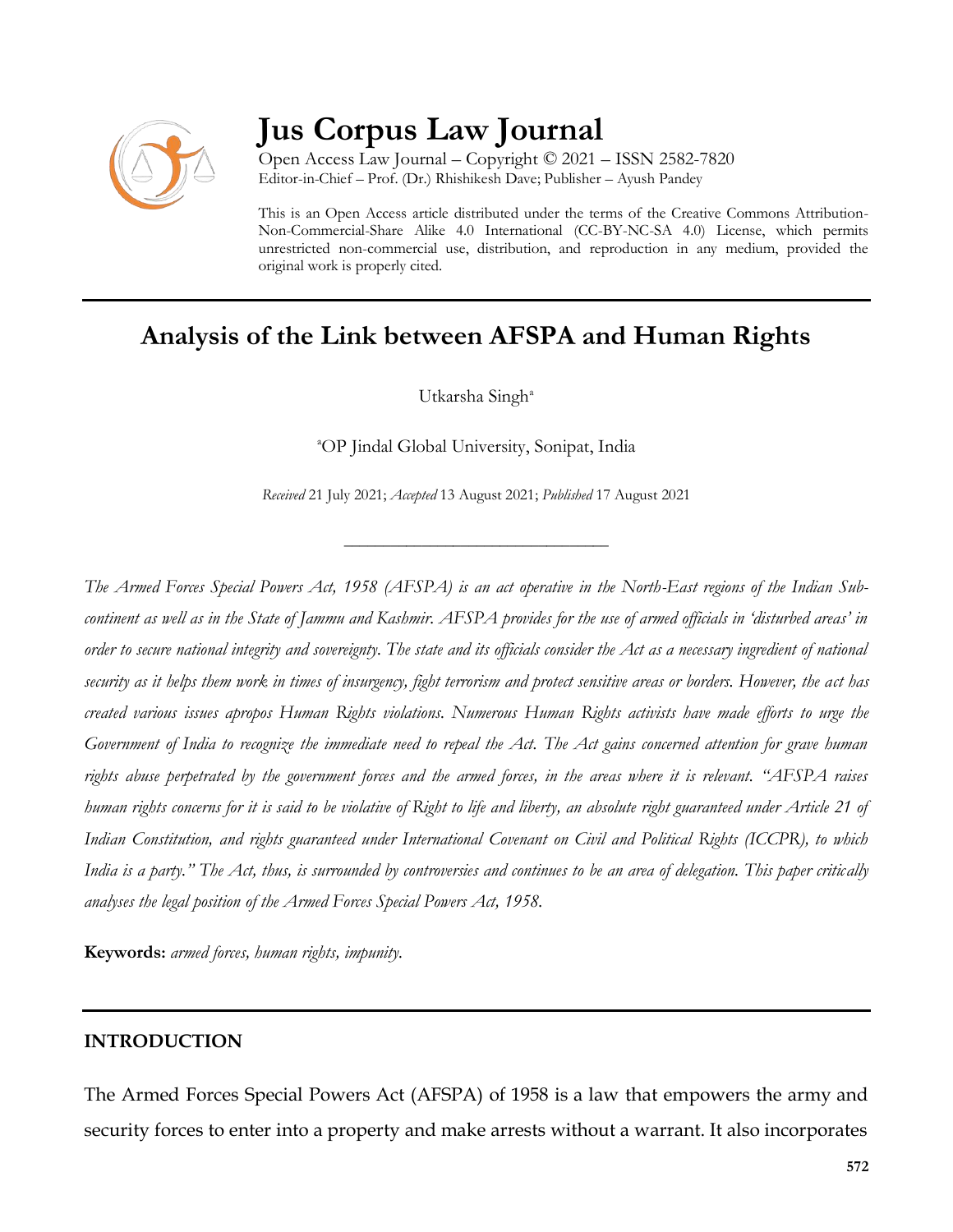a large scope of impunity that officers receive as no individual or group can start a legal action against any instance performed or said to be performed under the provisions of AFSPA, even though the performed or purported may not have been sanctioned by the Central Government. AFSPA was supposedly an instrumental act for the British that would be used for the suppression of the *'Quit India Movement'* phase, amongst various other phases of Indian independence movements. AFSPA came into being in September of 1958, through an Ordinance. Its amendment in 1972 conferred the Union Government with powers to declare an area '*disturbed*', specifically upon the Governor of the state, appointed by the President of India. The law was primarily enacted in the North-eastern states and then extended to districts of Jammu and Kashmir. Use of the term '*armed forces*' incorporated paramilitary as well as armed forces. Although AFSPA concerns national security and integrity, it violates rights enshrined in the Constitution as well as ICCPR. Abuse of human rights by officials and armed groups disturbs the balance maintained by humanitarian rights. All states under International human rights laws ought to protect their population from violent acts of crime. These also include acts committed by armed groups. International human rights law includes the Right to Life and Liberty, the Right to Remedy, the Right to be free from torture, degrading treatment, and punishments as enshrined in ICCPR. The Indian sub-continent has been a part of the ICCPR since 1979. Concerns raised, in accordance with humanitarian and international laws, calls for revocation of AFSPA.<sup>1</sup>

### **LEGAL HISTORY**

 $\overline{\phantom{a}}$ 

"The Supreme Court of India limited the excessive grant of powers to the armed forces under the Armed Forces Special Powers Act." The ruling relates to excessive grant of power under Section 3 of the Act, i.e., "the Governor of the State or the Administrator of that Union territory or the Central Government, in either case, if of the opinion that the whole or any part of such State or Union territory, as the case may be, is in such a disturbed or dangerous condition"<sup>2</sup>, then that part or whole can be declared as a "disturbed" region. The Supreme Court enjoined

<sup>1</sup> Amnesty International, 'India: Briefing on the Armed Forces (Special Powers) Act, 1958' (Amnesty, 2005) [<https://www.amnesty.org/en/documents/ASA20/025/2005/en/>](https://www.amnesty.org/en/documents/ASA20/025/2005/en/) accessed 10 July 2021

<sup>2</sup> Armed Forces (Special Powers) Act 1958, s 3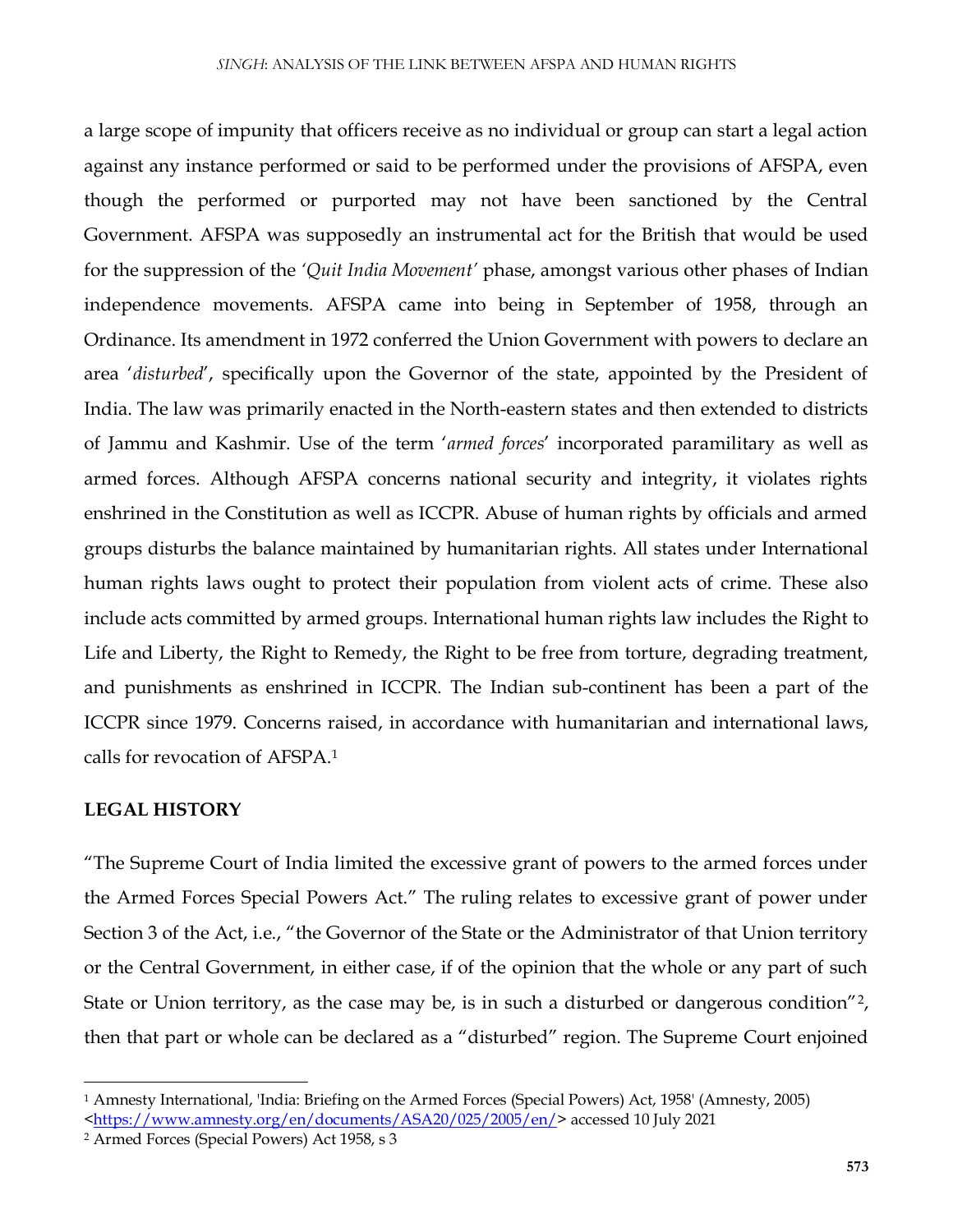for a review on an interval of every 6 months in order to preserve and strengthen the rights of the arrested persons. It also determined the pre-existing list of "Do's and Don'ts" of the Army to be legally binding. However, AFSPA continues to fall short on international standards set by treaties India is a part of and International laws. Judicial review of 1997, collective of petitions from 1980, 1982, 1984, 1985, and 1991, upheld the constitutional validity of the Act. It was concluded that provisions of the Indian Constitution were not violated and that the powers granted under the Act were "arbitrary" and not "unreasonable." <sup>3</sup>

#### **ANALYSES OF HUMAN RIGHTS AND ASFPA**

Provisions of AFSPA provide sweeping powers to armed groups and individuals. These include the power to shoot, to kill people in required situations, and to arrest without a warrant. The Act is a shield for the forces as it protects them from prosecution and works as "virtual immunity". Prosecution of officials requires prior permissions from the Central Government, which are generally declined. Acts under the provisions of the Act have seemingly facilitated extra-judicial killings, torture, rape, ill-treatment, etc. The Act is a threat to the rights of the local community as well as the Right to Life and Liberty (*Article 21 of the Indian Constitution*).<sup>4</sup> Section 4 of AFSPA accounts for the Special Powers that are granted to officials and armed groups. Section 4(a) reads – "if he is of opinion that it is necessary so to do for the maintenance of public order, after giving such due warning as he may consider necessary, fire upon or otherwise use force, even to the causing of death, against any person who is acting in contravention of any law or order for the time being in force in the disturbed area prohibiting the assembly of five or more persons or the carrying of weapons or of things capable of being used as weapons or of fire-arms, ammunition or explosive substances."<sup>5</sup> The section evidently permits and incorporates the scope of violation of rights. It lacks the mechanism of accountability and investigation apropos the discretion. Section 4 violates an individual's Right to Life as it allows to open fire in cases of contravention of law and order

 $\overline{a}$ 

<sup>3</sup> Amnesty International (n 1)

<sup>4</sup> Amnesty International, 'The Armed Forces Special Powers Act: Time for a Renewed Debate in India on Human Rights and National Security' (Amnesty, 2013)

[<sup>&</sup>lt;https://www.amnesty.org/download/Documents/12000/asa200422013en.pdf>](https://www.amnesty.org/download/Documents/12000/asa200422013en.pdf) accessed 10 July 2021

<sup>5</sup> Armed Forces (Special Powers) Act 1958, s 4(a)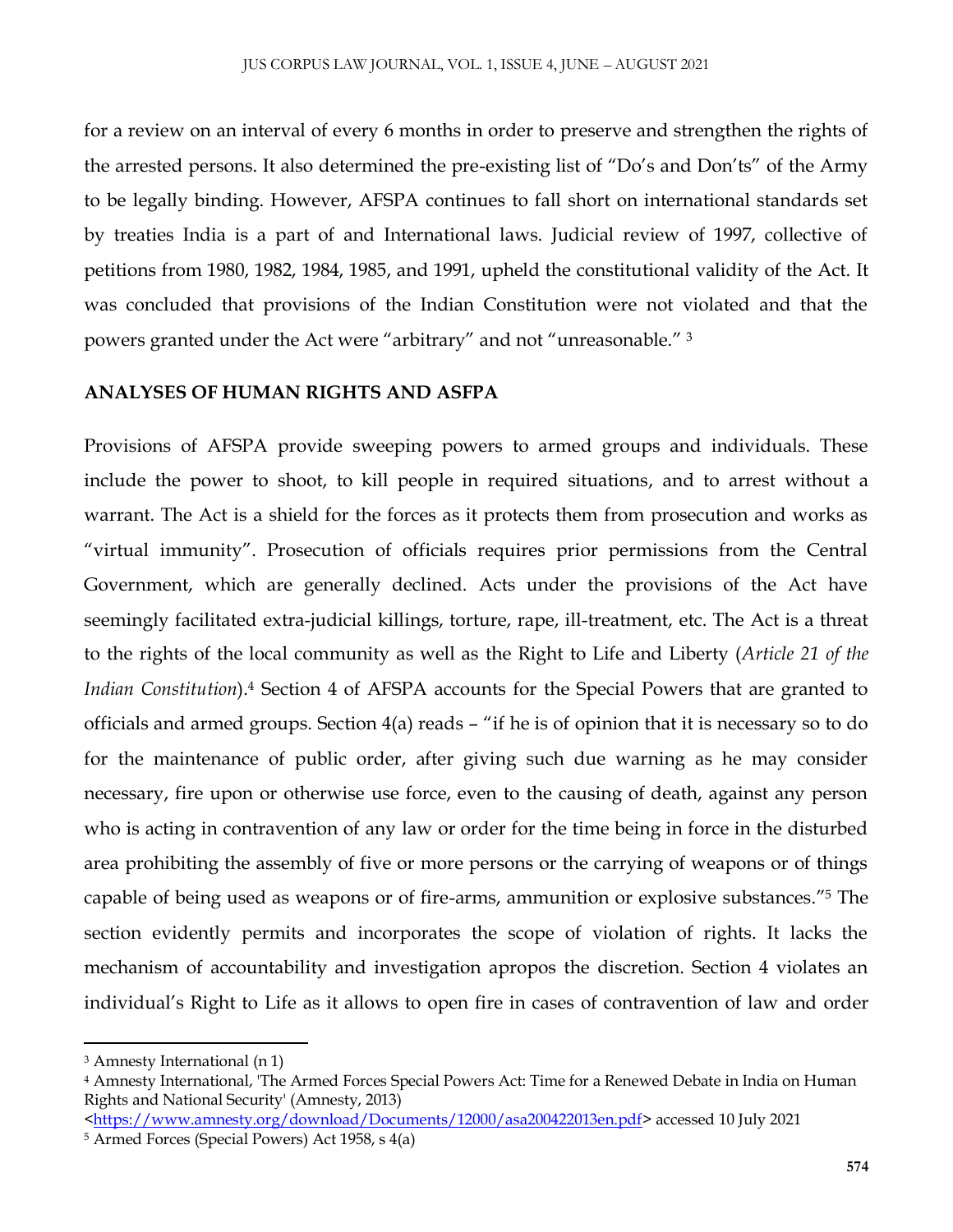and not only in cases of self-defense. The ICCPR states that "No one shall be arbitrarily deprived of his life"<sup>6</sup> and thus provides for an intangible Right to Life.

Sections 4(c) and 5 of AFSPA derogate an individual's Right to Liberty<sup>7</sup> and endangers one's security. Section 4(c) allows for arrest, without any warrant, of a person who has "committed a cognizable offence or against whom a reasonable suspicion exists that he has committed or is about to commit a cognizable offence"<sup>8</sup> and force may be used as deemed necessary to bring the person under arrest. Additionally, Section 5 speaks for the handing over of the arrested person to the nearest police station for further procedures. The stated sections contradict Article 9 of the ICCPR. The article states that "…*No one shall be subjected to arbitrary arrest or detention…*[A person must] *be informed, at the time of arrest, of the reasons for his arrest and shall be promptly informed of any charges against him.*" <sup>9</sup> The Human Rights Committee, in the case of A *v*. Australia, <sup>10</sup> explained Article 9 stating – "*the notion of "arbitrariness" must not be equated with "against the law" but be interpreted more broadly to include such elements as inappropriateness and injustice.*" Detention and arrest of individuals with reasonable suspicion amounts to "preventive detention" rather than "detention of suspects", and thus violates Human Rights of an individual. Furthermore, Article 9 provides that the arrested or detained individual should be brought before a judge or a person authorized by the law to exercise judicial powers, at the earliest. The Supreme Court, in 1997, ruled that the arrested individual should be produced before the court within 24hrs. of the arrest. <sup>11</sup> However, according to the reports received by

Amnesty International, this rule has often been disregarded and individuals have been in custody for longer than the recommended time period.<sup>12</sup> Powers bestowed upon the armed and paramilitary forces under the Act have led to abuse of Human Rights shielded by impunity. Article 7 of the ICCPR provides against ill-treatment and torture. "No one shall be

 $\overline{\phantom{a}}$ 

<sup>6</sup> International Covenant on Civil and Political Rights 1976, art 6

<sup>7</sup> Constitution of India, art 21

<sup>8</sup> Armed Forces (Special Powers) Act 1958, s 4(c)

<sup>9</sup> International Covenant on Civil and Political Rights 1976, art 9

<sup>10</sup> A v Australia CCPR/C/59/D/560/1993

<sup>11</sup> Naga People's Movement of Human Rights v Union of India (1998) 2 SCC 109

<sup>12</sup> Amnesty International (n 1)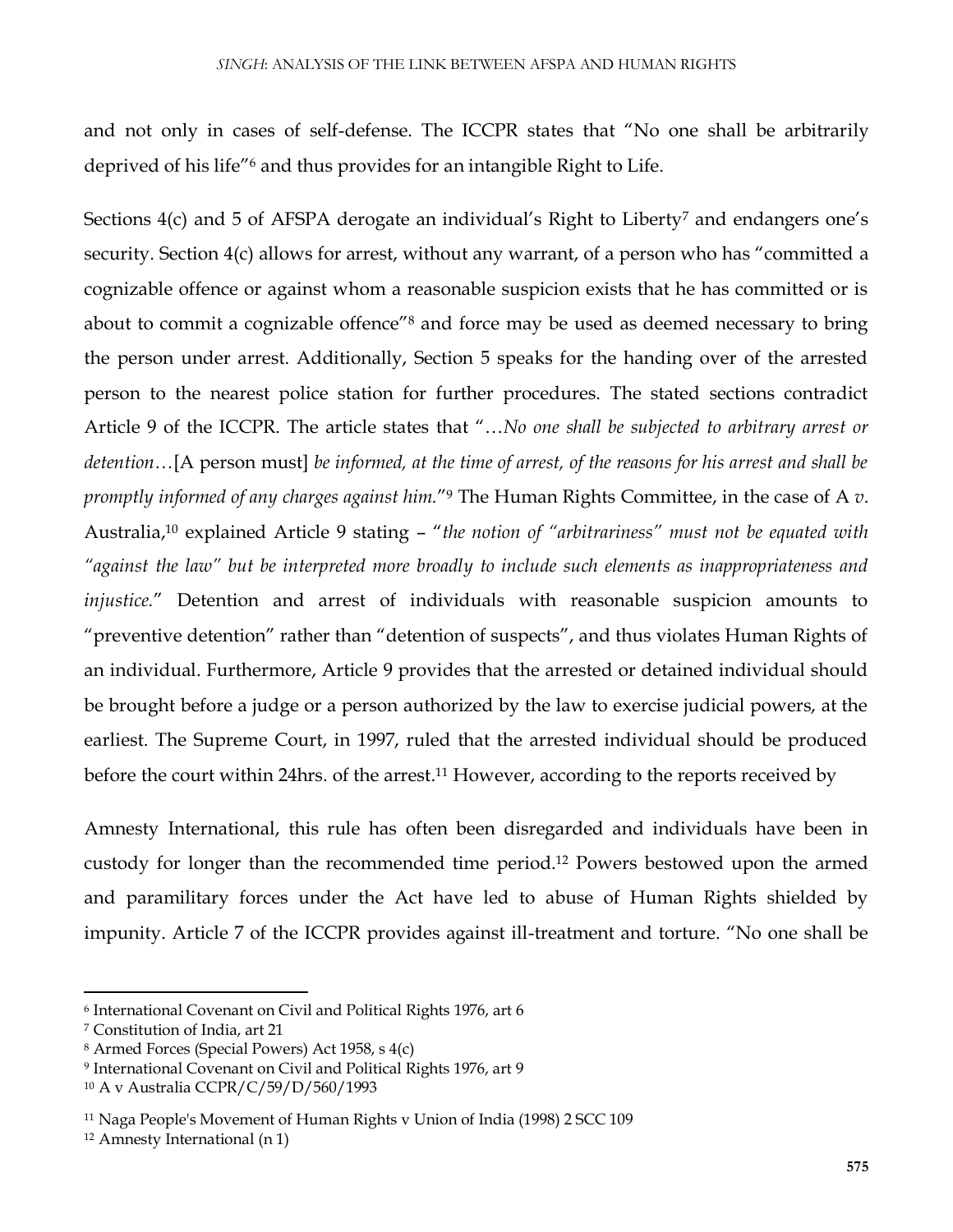subjected to torture or to cruel, inhuman, or degrading treatment or punishment.<sup>"13</sup> However, reports show that individuals under arrest or in detention experience torture and inhuman treatment. The case of Thangjam Manorama, a suspected member of the People's Liberation Army, arrested by Assam Rifles allegedly showed signs of sexual assault and torture. Another case, of Mr. Thoudam Nanao Singh, allegedly showed signs of similar abuses, perpetuated by the Sikh Regiment. Various similar cases and cases of disappearances have been reported from all over the North-East and Jammu & Kashmir.<sup>14</sup>

Article 32 of the Indian Constitution guarantees remedies for the enforcement of rights warranted in the Constitution. Right to Remedy is implicitly provided under the article for any hindrance in the enforceability of fundamental rights guaranteed in the Constitution. Article 2(3) of ICCPR states that "…[the state must] e*nsure that any person whose rights or freedoms as herein recognized are violated shall have an effective remedy, notwithstanding that the violation has been committed by persons acting in an official capacity*." However, AFSPA severely reduces the scope of remedies available on the whole as initiation of any prosecution of armed personnel requires sanction/permit from the Central Government. Provisions of AFSPA specifically state that "n*o prosecution, suit or other legal proceedings shall be instituted, except with the previous sanction of the Central Government, against any person in respect of anything done or purported to be done in exercise of the powers conferred by this Act.*" <sup>15</sup> The Supreme Court, in the case of NPMHR *v* India<sup>16</sup>, articulated that Section 6 of AFSPA, apropos granting of sanction, is subjected to judicial review. The Central Government ought to provide justifications or reasons for the decline of the sanctions. Nevertheless, this does not reduce the scale of abuse and violation of the rights. Section 6 of the Act reduces the horizons of available remedies and promotes impunity of the officials. Furthermore, Section 19 of the Protection of Human Rights Act (PHRA), relates to the procedure of remedy in cases involving armed forces and prevents the National Human Rights Committee (NHRC) from investigating the extent of the truthfulness of alleged violations of human rights.

 $\overline{\phantom{a}}$ 

<sup>13</sup> International Covenant on Civil and Political Rights 1976, art 7

<sup>14</sup> Amnesty International (n 1)

<sup>15</sup> Armed Forces (Special Powers) Act 1958, s 6

<sup>16</sup> Naga People's Movement (n 11)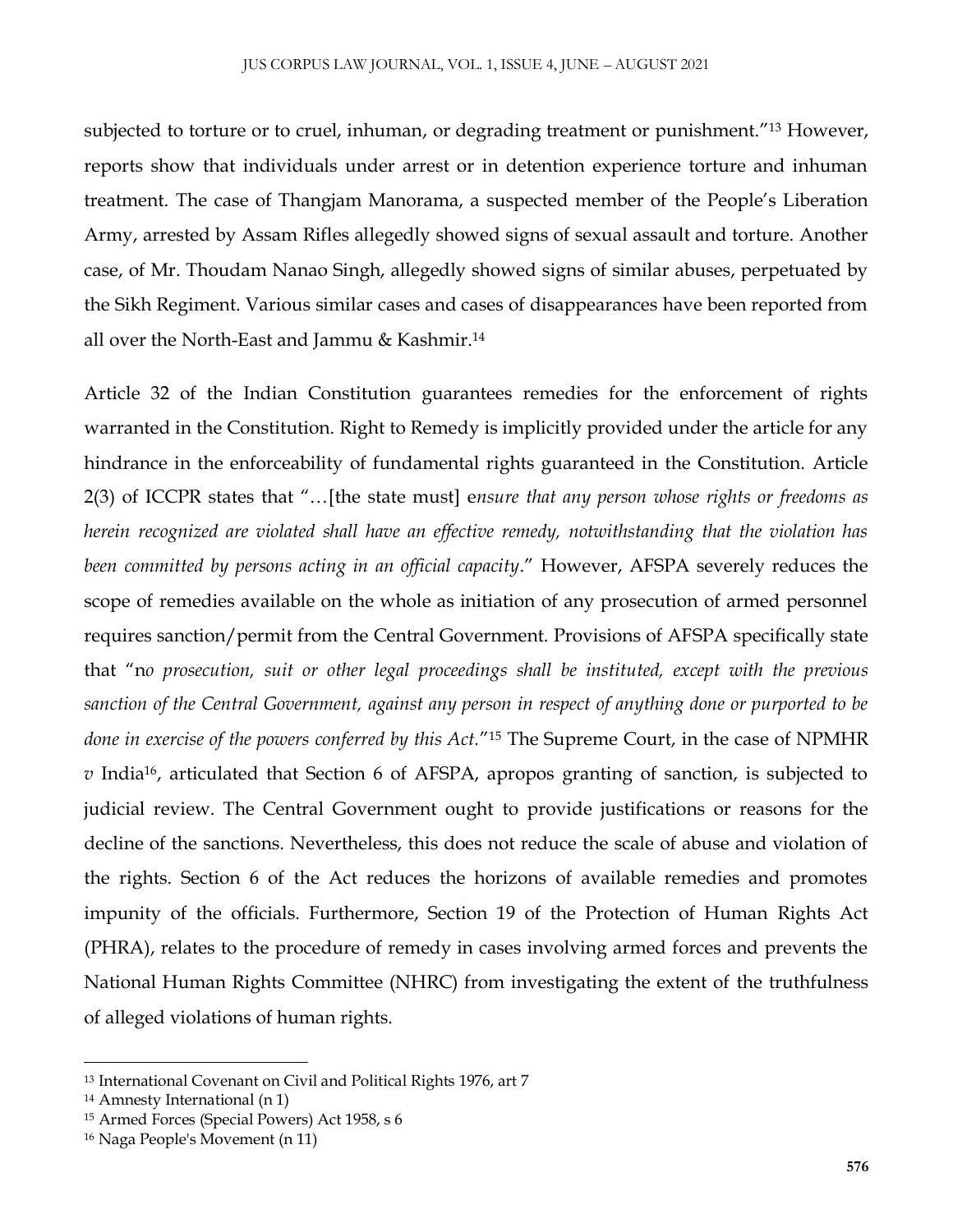#### **CONCLUSION**

"The Armed Forces (Special Powers) Act, 1958 was brought in as a temporary measure for a term of one year. However, it was never lifted completely and was rather amended in 1972 and extended to other areas in 1990." Articles 4(1) and 4(3) of ICCPR state that "…the States Parties to the present Covenant may take measures derogating from their obligations under the present Covenant to the extent strictly required by the exigencies of the situation, provided that such measures are not inconsistent with their other obligations under international law…" and that "Any State Party to the present Covenant availing itself of the right of derogation shall immediately inform the other States Parties to the present Covenant, through the intermediary of the Secretary-General of the United Nations, of the provisions from which it has derogated and of the reasons by which it was actuated." Declaration of a region as "disturbed" and granting of powers is supposedly a part of an "undeclared emergency regime." <sup>17</sup> However, the Supreme Court ruled that the Act "does not displace civil powers of the State by armed forces" and it does not emulate to "Proclamation of Emergency under Article 352 or a proclamation under Article 356 of the Constitution." 18

Justice Verma Committee, popularly referred to as The Committee on Amendments to Criminal Law, submitted a report on laws against sexual assault. The report, amongst others, contained a section solely on AFSPA's impunity against sexual assault and suggested a review of the Act. Additionally, it recommended that sexual assault on women, perpetuated by armed officials, should be brought under the preview of ordinary criminal law, and that prior sanction of prosecution from the Central Government should be removed. Furthermore, Justice Hedge Commission Report of 2013, on extrajudicial killings between 1978 and 2010, echoed AFSPA as a symbol of oppression, hate, and discrimination. The Act has also been scrutinized by UN Special Rapporteurs such Rashida Manjoo, Cristof Heyns, Margaret Sekaggya, and many more, for it promotes extra-judicial killings and violates human rights broadly.<sup>19</sup> AFSPA has faced opposition and criticisms nationally as well as internationally.

 $\overline{\phantom{a}}$ 

<sup>17</sup> Amnesty International (n 1)

<sup>18</sup> Naga People's Movement (n 11)

<sup>19</sup> Amnesty International (n 4)